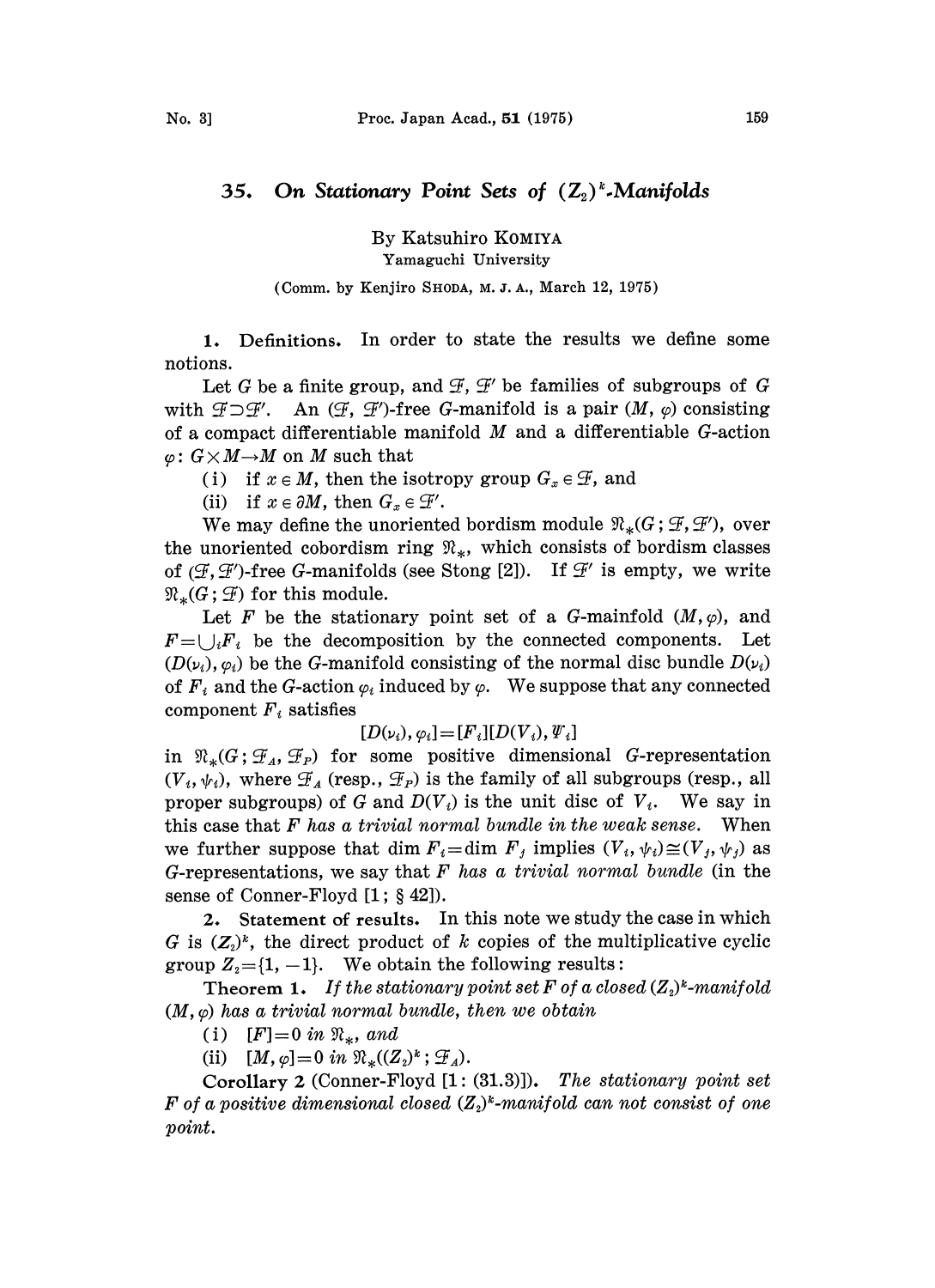## 160 K. KOMIYA [Vol. 51,

**Theorem 3.** Let F be the stationary point set of a closed  $(Z_i)^k$ manifold. If  $F$  has a trivial normal bundle in the weak sense, and<br>consists of two competed components  $F$ ,  $F$ , and obtain  $consists$  of two connected components  $\pmb{F}_{1}, \pmb{F}_{2},$  we obtain

(i)  $[F_1] = [F_2]$  in  $\mathfrak{R}_*$ , and

(ii) if  $[F_1]=[F_2]\neq 0$ , then F has a trivial normal bundle.

3. Preliminaries of proofs. First we state the known results.

Proposition 4. There exists a short exact sequence

 $0 \longrightarrow {\mathfrak{N}}_{*}((Z_{2})^{k};\mathcal{F}_{A}) \longrightarrow {\mathfrak{N}}_{*}((Z_{2})^{k};\mathcal{F}_{A},\mathcal{F}_{P}) \longrightarrow {\mathfrak{N}}_{*}((Z_{2})^{k};\mathcal{F}_{P}) \longrightarrow 0,$ where *j* is induced by the inclusion  $(\mathcal{F}_A, \phi) \subset (\mathcal{F}_A, \mathcal{F}_P)$  and  $\partial$  is induced by restricting a  $(Z_2)^k$ -action to boundary.

This proposition was obtained in the proof of Proposition 2 in Stong [2].

Let  $\mathcal{F}_1$  be the family consisting of only the identity subgroup of  $Z_2$ . Then  $\mathfrak{N}_*(Z_2;\mathcal{F}_1)$  is the bordism module of free involutions on closed manifolds.

Proposition 5 (Conner-Floyd [1; Theorem 23.2]).  $\mathfrak{R}_*(Z_2: \mathcal{F}_1)$  is the free  $\mathfrak{R}_*$ -module on generators  $\{[S^n, a]| n=0, 1, 2, \cdots\}$ , where a is the antipodal involution on sphere.

For a positive integer k let  $S(k)$  be the set of non-empty subsets of  $\{1, 2, \dots, k\}$ . For any  $A \in \mathcal{S}(k)$ , let  $(V_A, \varphi_A)$  be the real 1-dimensional  $(Z<sub>2</sub>)<sup>k</sup>$ -representation defined by

$$
\varphi_A((t_1,\ldots,t_k),v)=(\Pi_{i\in A}t_i)\cdot v
$$

for  $(t_1, \dots, t_k) \in (Z_2)^k$  and  $v \in V_A$ . Then  $\{(V_A, \varphi_A) | A \in \mathcal{S}(k)\}\$  gives a complete set of non-trivial irreducible representations of  $(Z_i)^k$ .

Let  $Z^+$  be the non-negative integers. For any correspondence  $f\colon \mathcal{S}(k){\rightarrow} Z^+$  we define a  $(Z_2)^k$ -representation  $(V(f),\varphi(f))$  to be the direct sum  $\bigoplus_{A\in\mathcal{S}(k)}(V_A, \varphi_A)^{f(A)}$  where  $(V_A, \varphi_A)^{f(A)}$  is the direct sum of  $f(A)$  copies of  $(V_A, \varphi_A)$ . If two correspondences  $f, g: \mathcal{S}(k) \to Z^+$  satisfy  $f(A) \leq g(A)$ for all  $A \in \mathcal{S}(k)$ , we may regard  $V(f)$  as a  $(Z_2)^k$ -subspace of  $V(g)$ .

We denote the unit dise, the unit sphere of  $V(f)$  by  $D(f)$ ,  $S(f)$ , respectively.

By elementary computations we obtain

**Lemma 6.** For any  $A \in S(k)$  there is a subgroup  $H_A$  of  $(Z_2)^k$  such that

(i)  $H_A$  is isomorphic to  $(Z_2)^{k-1}$ , and

(ii) for any correspondence  $f: S(k) \rightarrow Z^+$  the stationary point set of  $(S(f),\varphi(f)|H_A)$  is  $S(f(A)\varepsilon_A)$ , where  $f(A)\varepsilon_A$  is the correspondence defined by

$$
f(A)\varepsilon_A(A') = \begin{cases} f(A) & \text{if } A' = A \\ 0 & \text{if } A' \neq A \end{cases}
$$

Let F be the stationary point set of a closed  $(Z_i)^k$ -manifold  $(M, \varphi)$ , and  $F_i$  (i=1, ..., s) be the connected components of F. Let  $(D(\nu_i), \varphi_i)$ .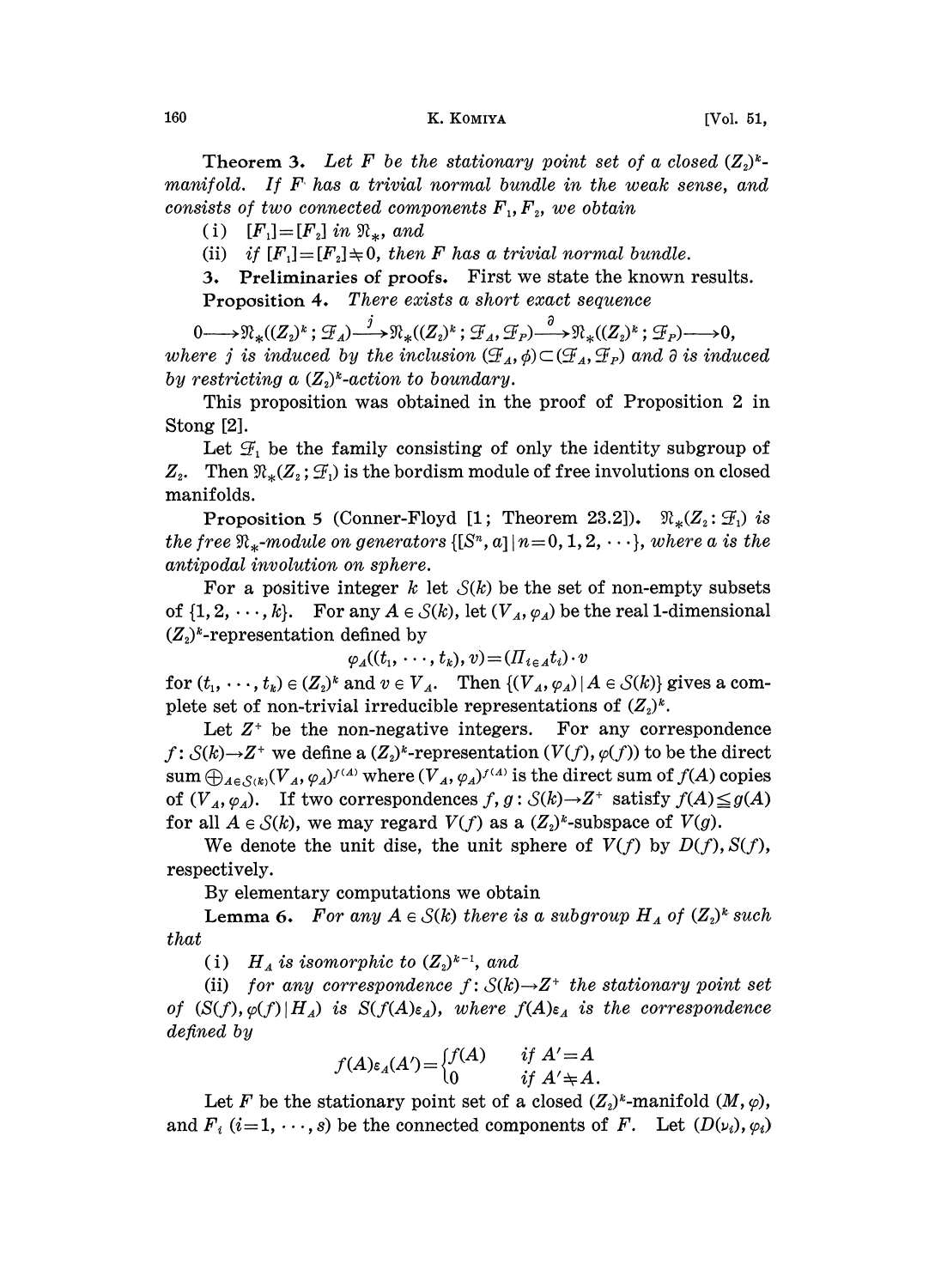be the  $(Z_i)^k$ -manifold consisting of the normal disc bundle of  $F_i$  and the  $(Z_2)^k$ -action induced by  $\varphi$ . We suppose that F has a trivial normal bundle in the weak sense. Then bundle in the weak sense.

$$
[D(\nu_i), \varphi_i] = [F_i][D(f_i), \varphi(f_i)]
$$

in  $\mathfrak{R}_*(Z_2)^k$ ;  $\mathcal{F}_A$ ,  $\mathcal{F}_P$ ) for some correspondence  $f_i$ .

Lemma 7. Let  $F = \bigcup_{i=1}^s F_i$  be the stationary point set of  $(M, \varphi)$  as in above, then we obtain

$$
\Sigma_{i=1}^s [F_i][S^{f_i(A)-1},a] \!=\! 0
$$

in  $\mathbb{R}_*(Z_i; \mathcal{F}_i)$  for all  $A \in S(k)$ . (Here we consider  $S^{f_i(A)-1}$  to be the empty<br>set for  $f_i(A) = 0$ .)<br>Proof. In the exact sequence of Proposition 4 set for  $f_i(A)=0.$ )

Proof. In the exact sequence of Proposition 4

$$
0 = \partial j([M, \varphi]) = \partial(\Sigma_i[D(\nu_i), \varphi_i])
$$
  
=  $\partial(\Sigma_i[F_i][D(f_i), \varphi(f_i)])$   
=  $\Sigma_i[F_i][S(f_i), \varphi(f_i)].$ 

This means that there exists an  $\mathcal{F}_P$ -free  $(Z_2)^k$ -manifold  $(N, \Psi)$  such that  $(\partial N, \phi) = \bigcup_i F_i \times (S(f_i), \phi(f_i)).$ 

For  $A \in \mathcal{S}(k)$ , let  $H_A$  be a subgroup of  $(Z_i)^k$  obtained by Lemma 6, and  $H_A^c$  be a complement of  $H_A$  in  $(Z_2)^k$ . We denote by  $N_A$  the stationary point set of  $(N, \Psi | H_A)$ . Then, by Lemma 6,

$$
(\partial N_A, \Psi | H_A^c) = \bigcup_i F_i \times (S^{f_i(A)-1}, a).
$$

Since  $(N_A, \Psi | H_A^c)$  is a free  $Z_2$ -manifold,  $\Sigma_i[F_i][S^{f_i(A)-1}, a] = 0$  in  $\Re_*(Z_2; \mathcal{F}_1).$ 

4. Proof of Theorem 1. (i) For any i with  $0 \le i < \dim M$ , let  $F^i$  be the *i*-dimensional component of F, and  $(D(\nu_i), \varphi_i)$  be the  $(Z_i)^k$ manifold obtained from the normal disc bundle of  $F^i$ . Since  $F$  has a trivial normal bundle. trivial normal bundle

$$
[D(\nu_i), \varphi_i] = [F^i][D(f_i), \varphi(f_i)]
$$
  
in  $\mathfrak{N}_*((Z_i)^k; \mathcal{F}_A, \mathcal{F}_P)$  for some  $f_i$ . By Lemma 7  

$$
\Sigma_i[F^i][S^{f_i(A)-1}, a] = 0
$$

for i with  $f_i(A) \neq 0$ . For any i we may appropriately choose A in  $\mathcal{S}(k)$  $\mathcal{L}_i[F^i][S^{j+i,2i-1}, a] = 0$ <br>in  $\mathfrak{R}_*(Z_i; \mathcal{F}_i)$  for all  $A \in \mathcal{S}(k)$ . Hence, by Proposition 5,  $[F^i] = 0$  in  $\mathfrak{R}_*$ so that  $f_i(A) \neq 0$ . Thus  $[F^i]=0$  for all *i*, i.e.,  $[F]=0$ .

(ii) In the exact sequence of Proposition 4

 $j([M, \varphi]) = \sum_i [F^i][D(f_i), \varphi(f_i)] = 0.$ 

Since j is monic,  $[M, \varphi]=0$  in  $\mathfrak{R}_*((Z_2)^k; \mathcal{F}_A)$ .

5. Proof of Theorem 3. (i) Let  $(D(\nu_i), \varphi_i)$  be the  $(Z_i)^k$ -manifold obtained from the normal disc bundle of  $F_i$  for  $i=1, 2$ . Then, by the assumption,

 $[D(\nu_i), \varphi_i] = [F_i][D(f_i), \varphi(f_i)]$ in  $\mathfrak{R}_{*}((Z_{2})^{k}; \mathcal{F}_{A}, \mathcal{F}_{P})$  for some  $f_{i}$ . By Lemma 7 (\*)  $\Sigma_i[F_i][S^{f_i(A)-1}, a]=0$ in  $\mathfrak{R}_*(Z_2; \mathcal{F}_1)$  for any  $A \in \mathcal{S}(k)$ . From Proposition 5 and the fact that